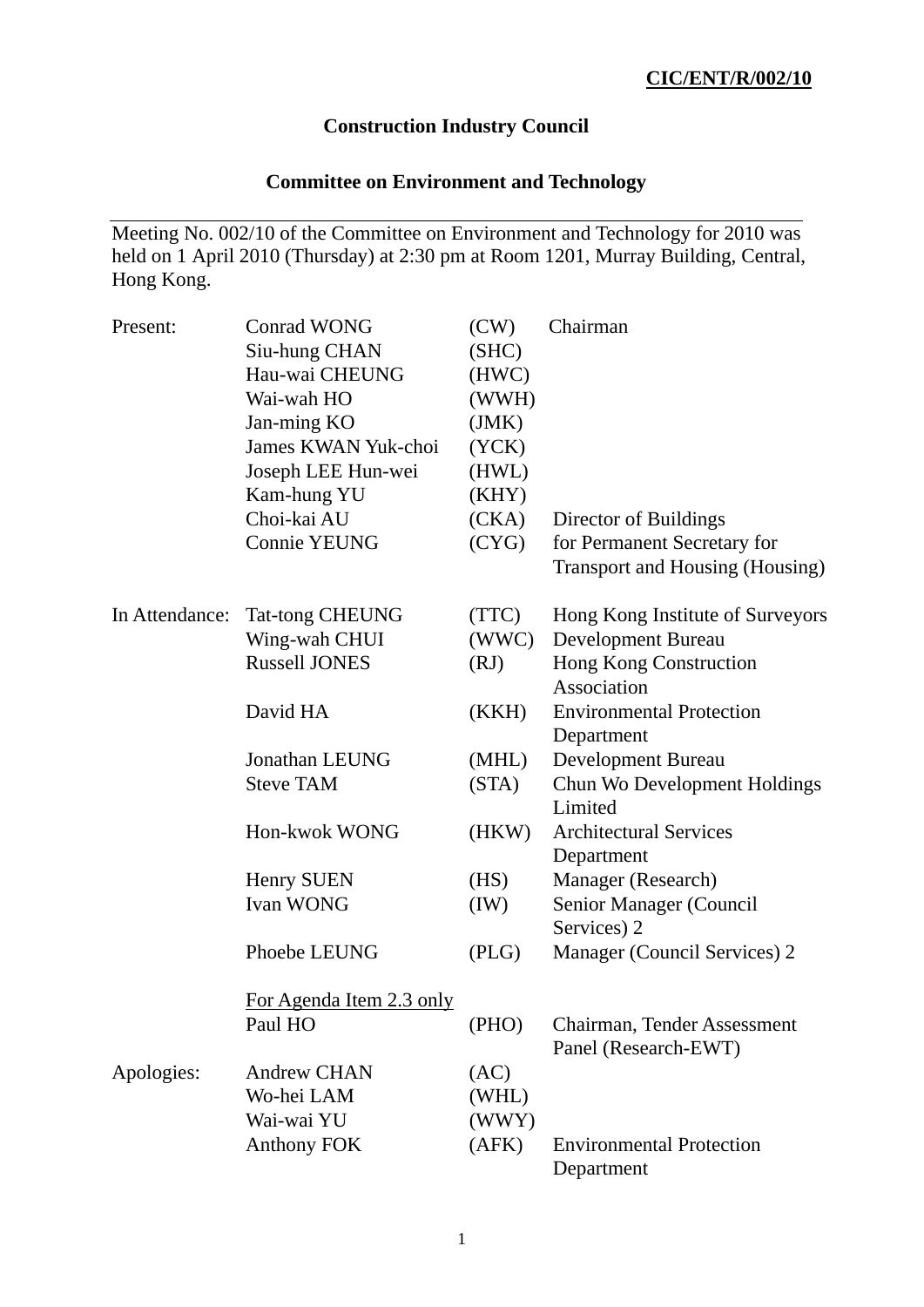### **CIC/ENT/R/002/10**

| Pun-hing HO           | (PHH) | Hong Kong Federation of          |
|-----------------------|-------|----------------------------------|
|                       |       | <b>Electrical and Mechanical</b> |
|                       |       | Contractors                      |
| Peter LEE Kai-kwong   | (PL)  | The University of Hong Kong      |
| Derrick PANG Yat-bond | (DP)  | Chun Wo Development Holdings     |
|                       |       | Limited                          |
| Long PANG             | (LP)  | <b>Construction Site Workers</b> |
|                       |       | <b>General Union</b>             |

#### **PROGRESS REPORT**

#### **Action**

#### 2.0 **Welcome Remarks**

The Chairman welcomed all Members and Co-opted Members designate to the first meeting of the new CIC membership term. He also expressed his appreciation for their participation in the Committee work and contributions to future discussion of environmental and technological issues of the construction industry.

#### 2.1 **Confirmation of the Progress Report of the Previous Meeting**

Members took note of Paper CIC/ENT/R/001/10 and confirmed the progress report of the last meeting held on Thursday, 7 January 2010 at Hong Kong Construction Association.

#### 2.2 **Matters Arising from the Previous Meeting**

 2.2.1 Copywriting for Summary Report on Review of Local Construction Standards

> The Summary Report was being reviewed by the copywriter and would be published shortly.

 2.2.2 Research on Establishing a Hong Kong Based Carbon Labelling Standard for Construction Materials

Discussed under Agenda Item 2.5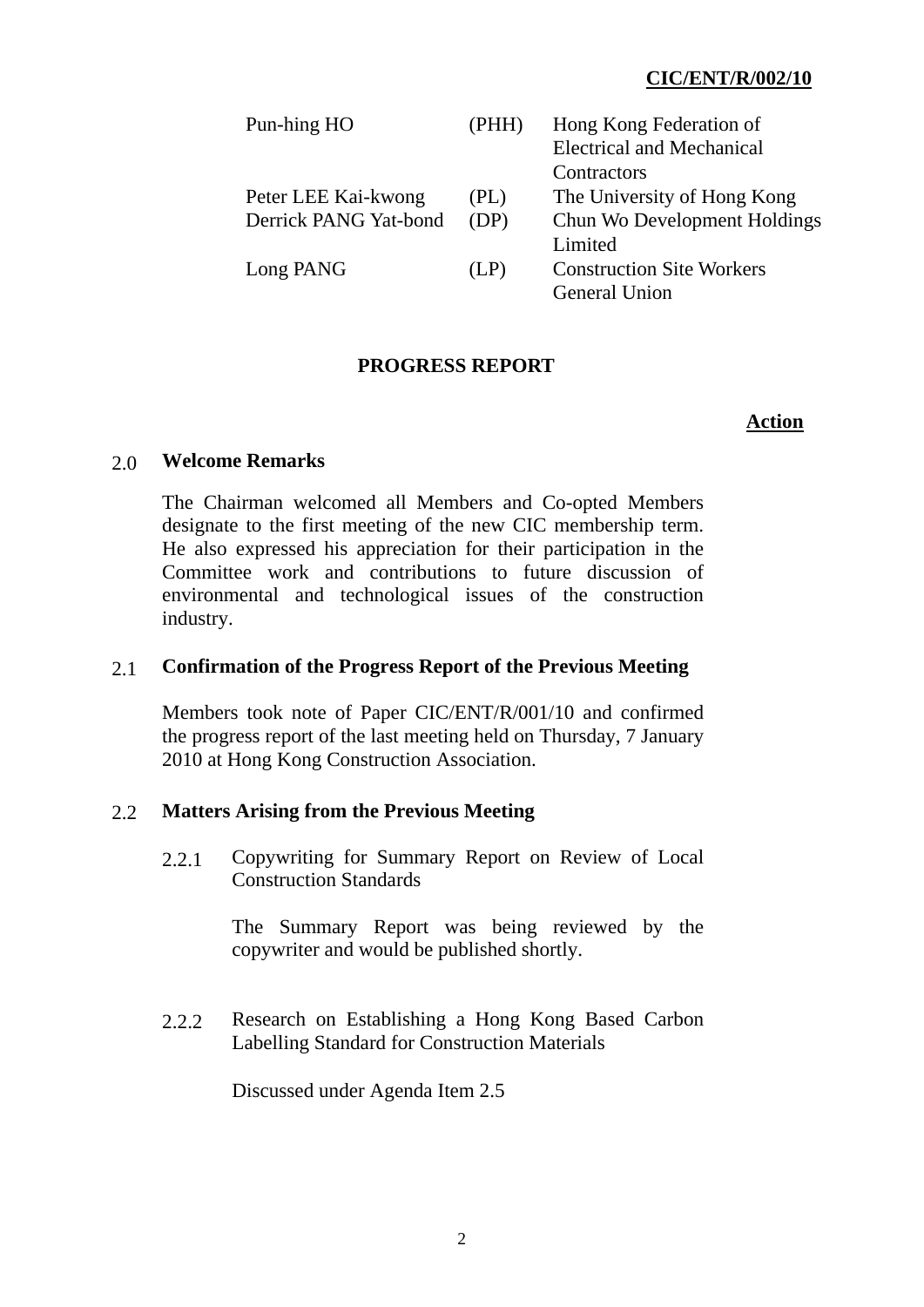#### **Action**

 2.2.3 Guidelines on Trip Ticket System for Disposal of Construction & Demolition Materials in Private Sector **Works** 

Discussed under Agenda Item 2.6

 2.2.4 Research on Adhesion Technologies for External Wall Tiles and Rendering

Discussed under Agenda Item 2.3

## 2.3 **Research on Adhesion Technologies for External Wall Tiles and Rendering – Tender Assessment Results**

Members took note of the Paper CIC/ENT/P/008/10 and were briefed by Dr Paul HO, Chairman of the Tender Assessment Panel (Assessment Panel) for the Research on Adhesion Technologies for External Wall Tiles and Rendering (Research-EWT) on the tender assessment results.

Members noted that five research institutes had expressed their interest in conducting the Research-EWT while only two research institutes submitted tenders to the CIC and both of them attended the Assessment Panel meeting to present and elaborate their technical proposals. Having considered the experience of the tenderers and project teams as well as the respective technical solutions and design, the Assessment Panel recommended awarding the contract to the research institute with higher technical assessment scores and more competitive fee proposal. Members supported the recommendation of the Assessment Panel, which would be further considered by the Committee on Administration and Finance and the CIC for awarding the contract.

Some Members advised that knowing the reasons why the research institutes which had expressed interest but failed to submit tenders for the Research-EWT would be helpful for organizing future tender exercises.

*[Post-meeting notes: two research institutes indicated that they were fully engaged during the period and could not afford time to manage the Research-EWT though they were interested in the research scope. The other research institute teamed up with one of the two tenderers to bid for the project and therefore did not submit their own proposal.]*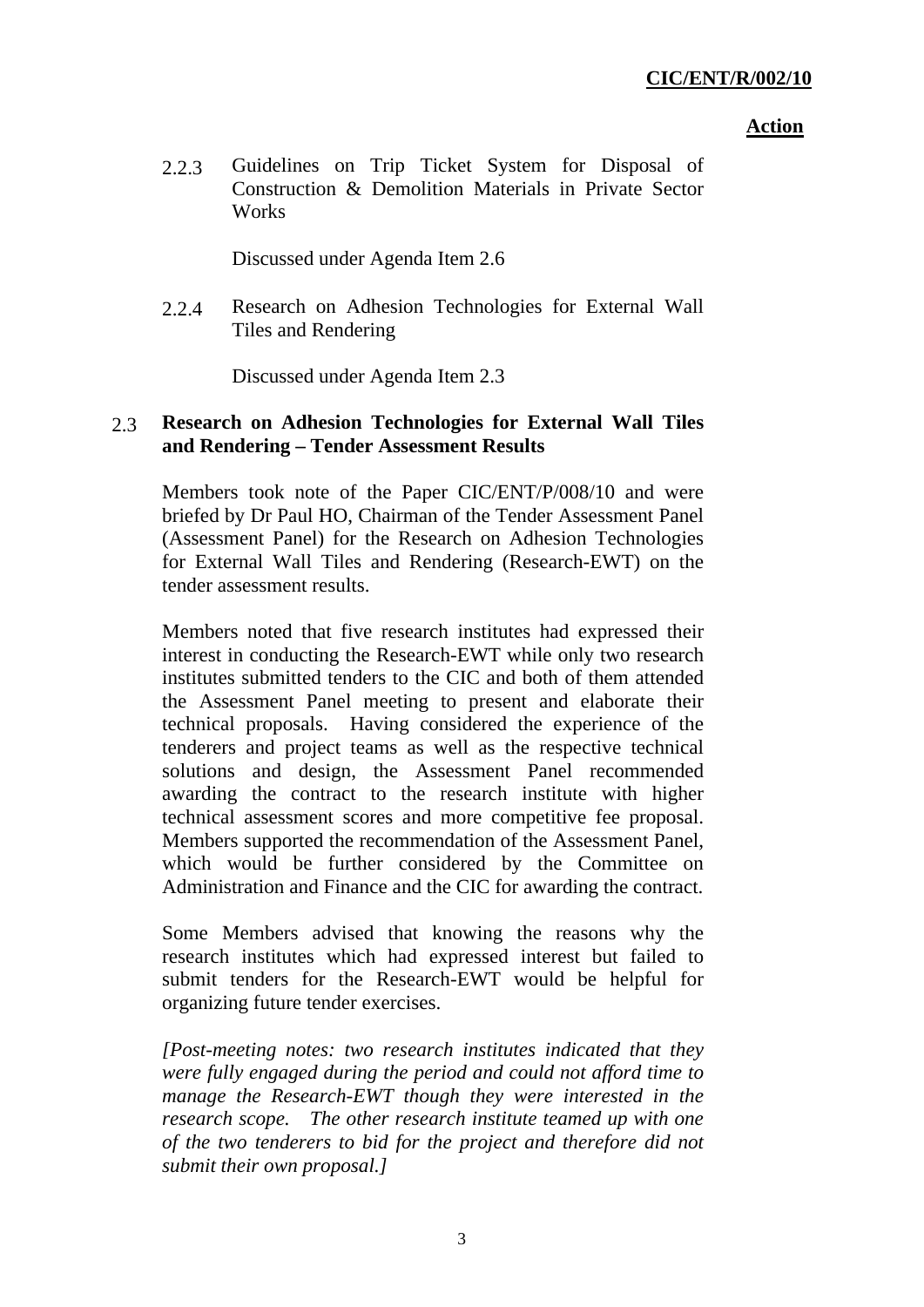#### **Action**

### 2.4 **Committee Membership, Terms of Reference and Meeting Rules**

Members took note of the Paper CIC/ENT/P/005/10 and recommended the persons as listed at Annex A for appointment as co-opted members of the Committee by the CIC.

Members noted that the terms of reference (ToR) of the Committee and the work scope of the Hong Kong Green Building Council (HKGBC) would have some overlap in the sense that both would promulgate green building practices and such like. However, it was agreed that the Committee, being under the CIC, would cover a wider range of construction activities such as environmental friendliness of infrastructures and that the Committee should continue to promulgate desirable environmental performance of the industry in collaboration with the HKGBC. In that regard, Members supported retaining the current ToR and where necessary, the issue could be revisited at a later stage.

According to the ToR, the Committee was tasked to develop systems for assessing the performance of the construction industry. A Member suggested setting some key performance indicators would be helpful for the industry and to facilitate Members' discussion, the Secretariat was requested to prepare a paper on this subject.

The Chairman invited Members to join the task forces set up under the Committee and would appreciate it if Members could reply to the Secretariat by 15 April 2010. **All** 

Members were also reminded to comply with the Code of Conduct issued to them and follow the Guidelines on Declaration of Interests to make disclosure should the need arise. **All** 

#### 2.5 **Framework for Research on Establishing a Hong Kong Based Carbon Labelling Standard for Construction Materials – Follow Up**

Members took note of the Paper CIC/ENT/P/006/10.

Prof Joseph LEE declared that he and the project coordinator of the proposed Research on Establishing a Hong Kong Based Carbon Labelling Standard for Construction Materials (Research-CLS) were working at the same university though he

**CIC Secretariat**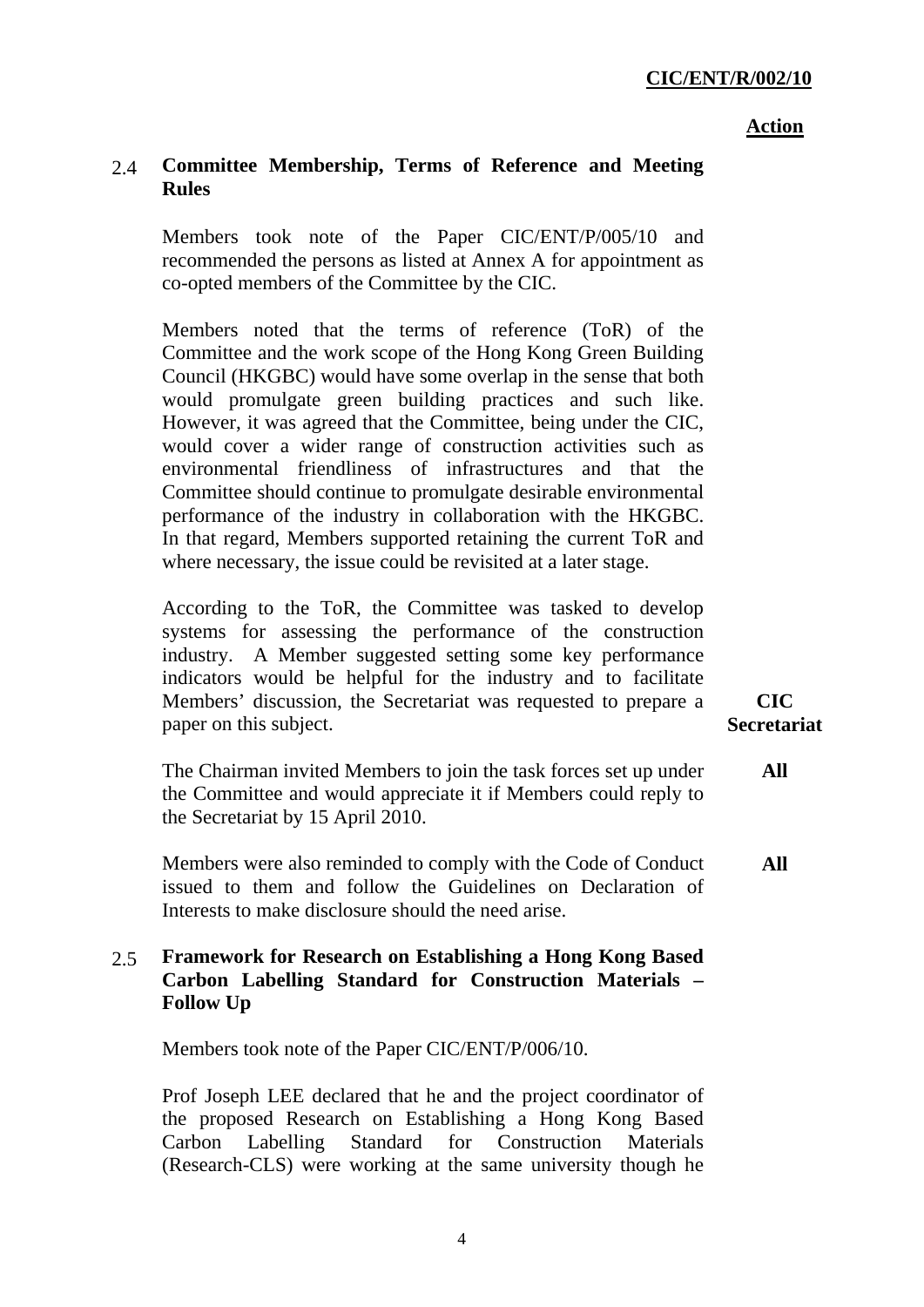#### **CIC/ENT/R/002/10**

 **Action**

was not involved in the project. As the discussion focused on technical sharing without decision-making, Members invited Prof LEE to stay at the meeting.

Members noted that the CIC was entrusted with promoting construction research and development (R&D). Members were briefed on the mechanism of funding support for practical research, including research topics initiated by CIC committees and those collaborative research projects proposed by research institutes. The proposed Research-CLS was under the category of collaborative research.

*[Post-meeting notes: the guidelines and procedures for selection of practical research projects as previously discussed by the Committee were sent to Members after the meeting on 1 April 2010.]* 

Members generally viewed that the establishment of carbon labelling standard would facilitate manufacturing and procurement of low-carbon construction materials and the proposal would deserve consideration. After much deliberation, Members agreed that a task force be set up to review the proposal of Research-CLS and in particular, to consider the necessity of having a local framework with reference to similar overseas models and so forth. Members also agreed that participation of the Electrical and Mechanical Services Department would be favourable to the work of the task force considering their expertise in this subject.

#### 2.6 **Comments on Guidelines on Trip Ticket System for Disposal of Construction & Demolition Materials in Private Sector Works**

Members took note of Paper CIC/ENT/P/011/10 and the comments received from the Hong Kong Institution of Engineers, the Hong Kong Institute of Surveyors and the Civil Engineering and Development Department. Pending feedback from the Hong Kong Construction Association, the Hong Kong Institute of Architects and the Real Estate Developers Association of Hong Kong, the Secretariat was requested to draft responses to the comments for Members' discussion at the next scheduled meeting.

**CIC Secretariat** 

#### 2.7 **Possible RFID Applications in Local Construction Industry**

Members took note of Paper CIC/ENT/P/007/10. When

**CIC Secretariat**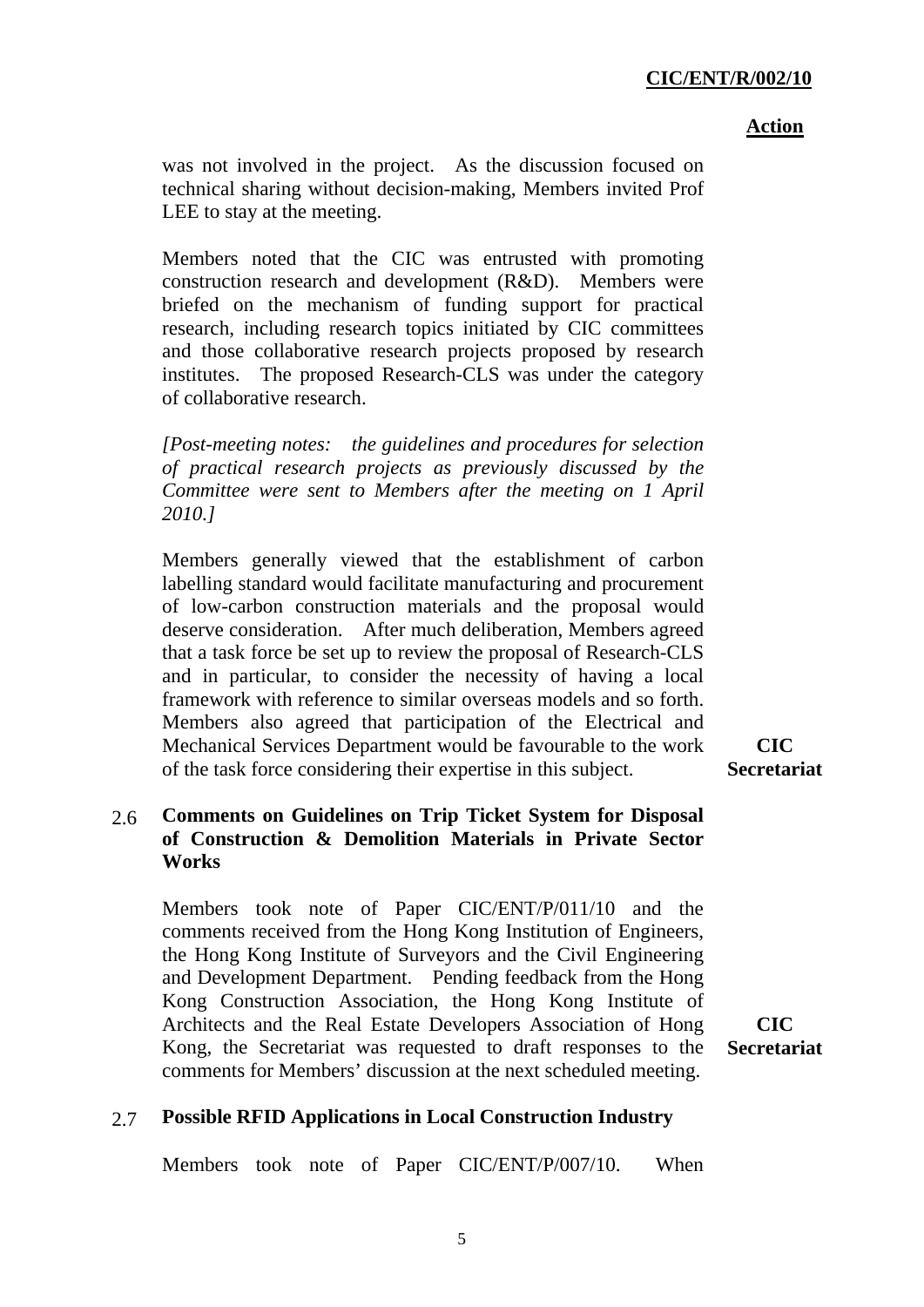6

### **CIC/ENT/R/002/10**

### **Action**

considering the possible RFID applications in other countries, a Member pointed out that high system development costs could be one of the factors hindering the application of new technologies such as RFID and GPS in the local construction industry.

Some Members pointed out that the promotion of construction R&D by the CIC should bring benefits to the industry at large. It should be cautious in funding RFID research projects considering that the research findings and associated applications could be translated into commercial values.

To further explore RFID applications, the Secretariat was advised to approach the Hong Kong R&D Centre for Logistics and Supply Chain Management Enabling Technologies, which was funded by the Innovation and Technology Commission, for assistance and where appropriate, inviting them to make presentations to the Committee.

## 2.8 **Work Plan for 2010**

Members took note of Paper CIC/ENT/P/009/10 and were encouraged to propose strategic issues for discussion by the Committee. For new Members, they could approach the Secretariat for previous presentation materials where necessary.

## 2.9 **Tentative Meeting Schedule for 2010 (Second Half)**

Members took note of Paper CIC/ENT/P/010/10.

# 2.10 **Any Other Business**

Members supported organizing a "Technology Day for the Construction Industry", not only to facilitate sharing with the research community but also to help promote the work of the CIC relating to the environmental and technological aspects of the industry. The Secretariat would propose an action plan for Members' discussion.

**CIC Secretariat** 

# 2.11 **Tentative Date of Next Meeting for 2010**

2 July 2010 (Friday) at 2:30 pm at Room 1201, Murray Building, Central, Hong Kong **All to note** 

There being no further business, the meeting was adjourned at 4:20 pm.

**CIC Secretariat**